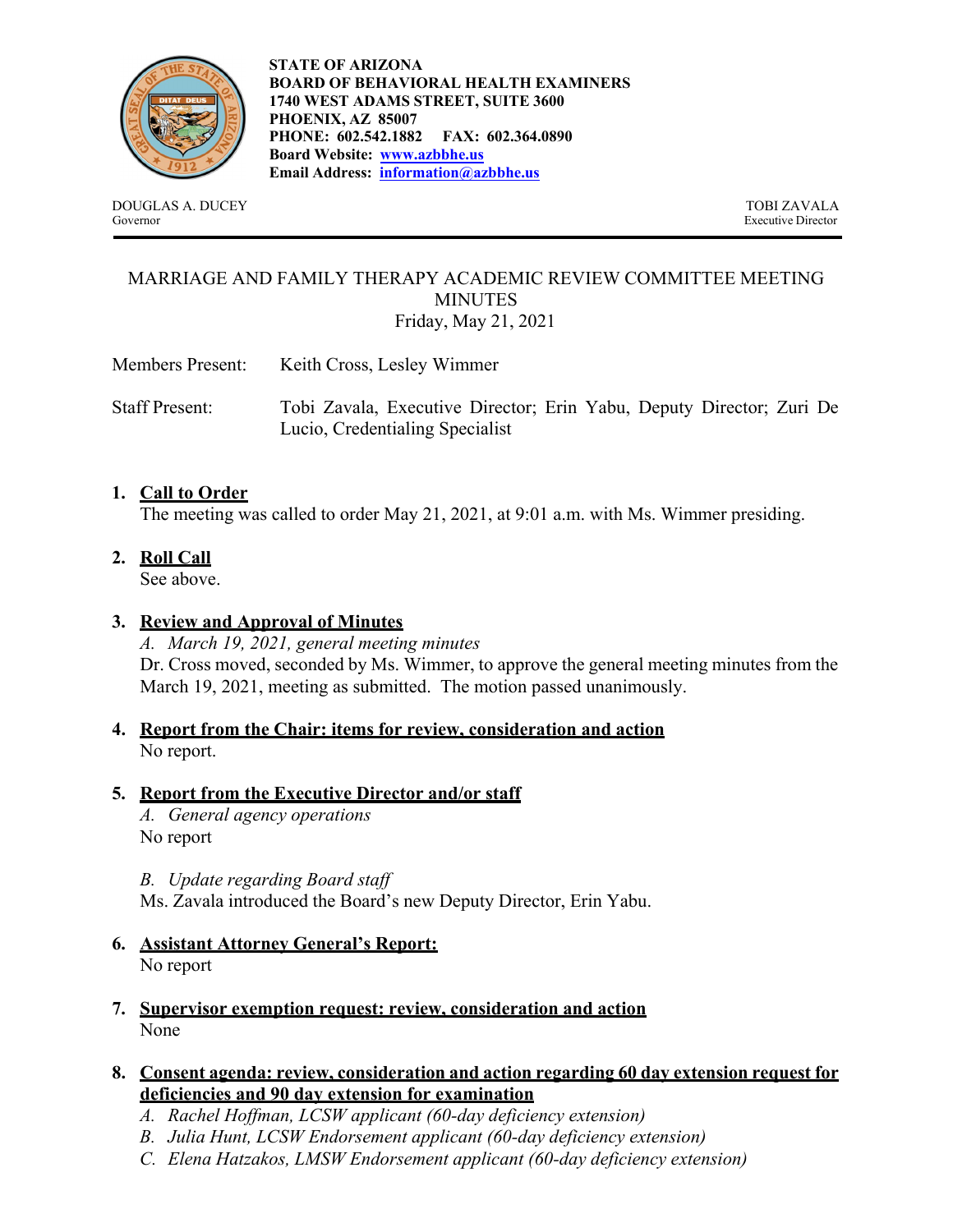- *D. Lisa Kavanagh, LPC applicant (60-day deficiency extension)*
- *E. Ndolia Schild, LAC applicant (60-day deficiency extension)*

Ms. Wimmer moved, seconded by Dr. Cross, to approve the consent agenda as presented. The motion passed unanimously.

### **9. Exam accommodation and/or 90-day waiver request: review, consideration and action**  None

### **10. Applications for licensure: review, consideration and action**

*A. Review, consideration, and possible action regarding applications for licensure* 

Ms. Wimmer moved, seconded by Dr. Cross, to recommend to approve Jessica Kamin and Kristin Jimenez as Licensed Marriage and Family Therapist. The motion passed unanimously.

Dr. Cross moved, seconded by, Ms. Wimmer to recommend to the Board to deny Patricia Martinez, Sharla Best, and DeAnna Wahlheim based on their failure to establish that they meet minimum licensure requirements. The motion passed unanimously.

The committee requested additional information on the following applications:

Darlene Ayub Zachary Cunningham Sarah Sault

*A. Appeals* 

*1. Barry Hancock, LAMFT applicant*  Members reviewed information regarding the appeal.

The applicant appeared telephonically and addressed the committee.

Following review and discussion, Ms. Wimmer moved, seconded by Dr. Cross, to accept FT7311 Theories of Marriage and FT7330 Interpersonal and Family Dynamics to meet the area of Marriage and Family Therapy; and to deny the appeal based on continued deficiencies in the areas of Marriage and Family Studies and Professional Studies. The motion passed unanimously.

# **11. Applications for educational programs: review, consideration and action**  None

**12. Future agenda items** 

None

# **13. Call for public comment**

No one was present to respond to the call for public comment.

# **14. Establishment of future meeting dates**

The next regular meeting is scheduled for Friday, July 23, 2021, at 9:00 a.m., at 1740 W. Adams St., Board Room C.

# **15. Adjournment**

Ms. Wimmer moved, seconded by Dr. Cross, to adjourn. The motion passed unanimously and the meeting was adjourned at 10:42 a.m.